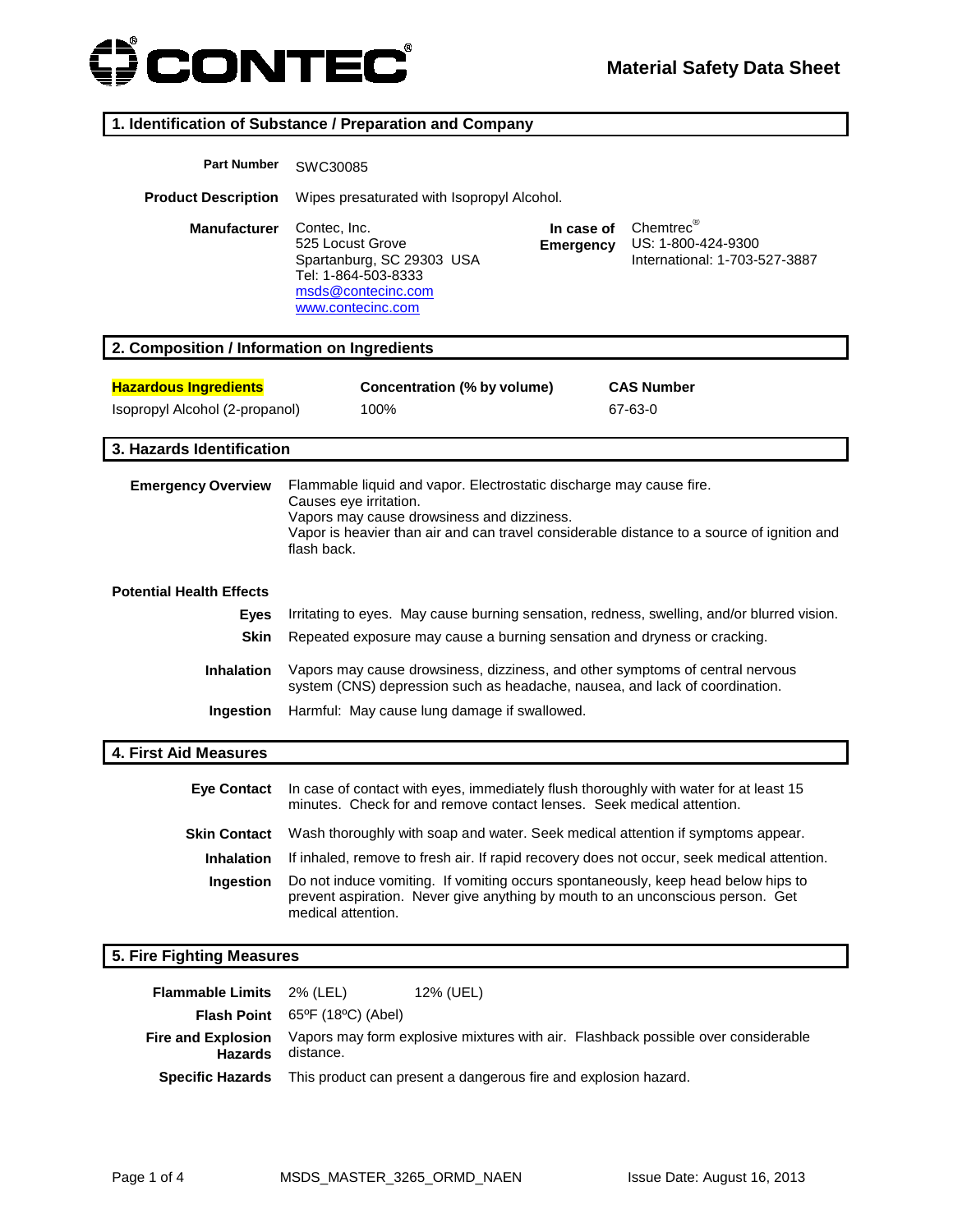

| <b>Extinguishing Media</b>                       | Alcohol-resistant foam, water spray or fog. Dry chemical powder, carbon dioxide, sand<br>or earth may be used for small fires only. Do not discharge extinguishing waters into the<br>aquatic environment. |
|--------------------------------------------------|------------------------------------------------------------------------------------------------------------------------------------------------------------------------------------------------------------|
| Unsuitable<br><b>Extinguishing Media</b>         | Do not use water in a jet.                                                                                                                                                                                 |
| <b>Protective Equipment</b><br>for Fire Fighters | Special protective equipment for fire response includes full "turn-out" gear and self-<br>contained breathing apparatus.                                                                                   |
| <b>Additional Advice</b>                         | Water spray can be used to cool fire-exposed containers and to disperse vapors.                                                                                                                            |

#### **6. Accidental Release Measures**

| <b>Containment</b><br><b>Procedures</b> | Spills are very unlikely, because the wiper fabric has absorbed the liquid solvent<br>solution. In the event of a spill, evacuate the area of all unnecessary personnel. Wear<br>suitable protective equipment as listed under EXPOSURE CONTROLS / PERSONAL<br><i>PROTECTION</i> . Eliminate all sources of ignition. Contain the spill and eliminate its<br>source, if this can be done without risk. |
|-----------------------------------------|--------------------------------------------------------------------------------------------------------------------------------------------------------------------------------------------------------------------------------------------------------------------------------------------------------------------------------------------------------------------------------------------------------|
| <b>Clean-up Procedure</b>               | Take up and containerize for proper disposal as described under <i>DISPOSAL</i><br>CONSIDERATIONS. Comply with all government regulations on reporting releases.                                                                                                                                                                                                                                       |

| 7. Handling and Storage    |                                                                                                                                                                                                                                                                                      |
|----------------------------|--------------------------------------------------------------------------------------------------------------------------------------------------------------------------------------------------------------------------------------------------------------------------------------|
| <b>Handling Procedures</b> | Keep container closed when not in use. Avoid breathing vapors, avoid skin contact, and<br>avoid eye contact by wearing PPE and using in an area with sufficient air exchange.<br>Electrically ground all equipment when handling this product.                                       |
| <b>Storage Procedures</b>  | Keep away from aerosols, flammables, oxidizing agents, corrosives, and from products<br>harmful or toxic to man or to the environment. Must be stored in a well-ventilated area,<br>away from sunlight, ignition sources and other sources of heat. Storage temperature:<br>Ambient. |

# **8. Exposure Controls / Personal Protection**

| <b>Component Exposure Limits</b>                  |            |                                                                                                                                                                                                                                                                                                                                           |
|---------------------------------------------------|------------|-------------------------------------------------------------------------------------------------------------------------------------------------------------------------------------------------------------------------------------------------------------------------------------------------------------------------------------------|
| <b>ACGIH TLV</b>                                  | TWA        | $200$ ppm                                                                                                                                                                                                                                                                                                                                 |
|                                                   | STEL       | $400$ ppm                                                                                                                                                                                                                                                                                                                                 |
| <b>OSHA</b>                                       | <b>PEL</b> | $400$ ppm                                                                                                                                                                                                                                                                                                                                 |
|                                                   | <b>TWA</b> | 400 ppm                                                                                                                                                                                                                                                                                                                                   |
|                                                   | STEL       | 500 ppm                                                                                                                                                                                                                                                                                                                                   |
| <b>Engineering and</b><br>administrative controls |            | Adequate explosion-proof ventilation to control airborne concentrations below the<br>exposure limits. In case of insufficient ventilation, wear suitable respiratory equipment.                                                                                                                                                           |
| <b>Personal Protective</b><br>Equipment           |            | Gloves (longer term protection: natural rubber, butyl rubber, incidental contact/splash<br>protection: neoprene rubber, Viton ®) should be worn to prevent skin contact. Safety<br>glasses with side shields must be worn at all times. If splash hazard exists, safety<br>eyewear should be upgraded to include chemical splash goggles. |
| <b>Hygiene</b>                                    |            | Wash hands thoroughly after handling. Do NOT take internally. Eyewash and safety<br>equipment should be readily available.                                                                                                                                                                                                                |
| <b>Respiratory</b>                                |            | A respirator is not needed under normal and intended conditions of product use.                                                                                                                                                                                                                                                           |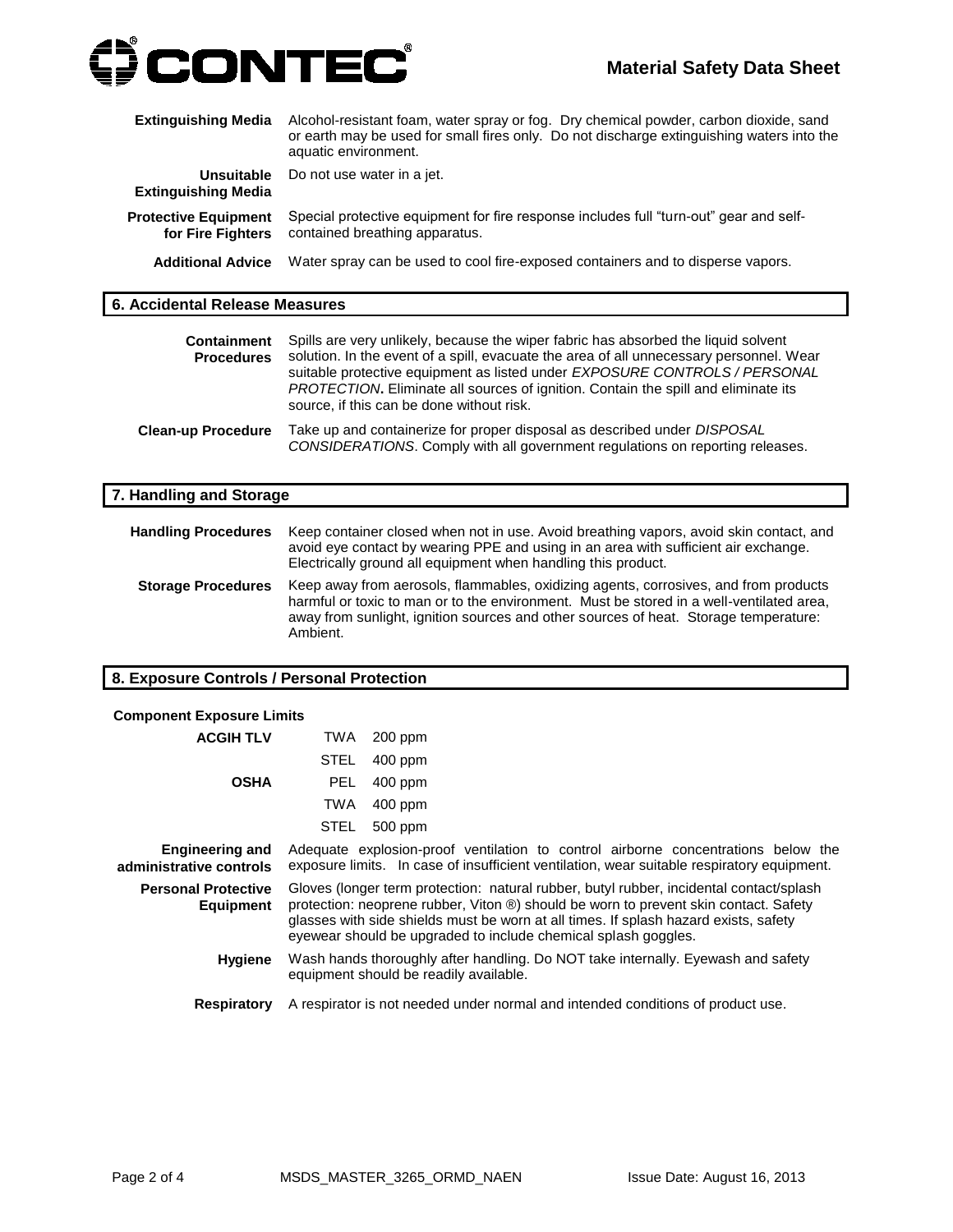# **CONTEC®**

#### **9. Physical and Chemical Properties**

The following delineates the physical and chemical properties for the wipe presaturation solution, which is isopropyl alcohol:

| <b>Flash Point</b>                        | 65°F (18°C) (Abel)                                    |
|-------------------------------------------|-------------------------------------------------------|
| <b>Boiling Point</b>                      | 82° to 83°C (180 to 181°F)                            |
| <b>Melting / Freezing Point</b>           | $-88^{\circ}$ C (126 $^{\circ}$ F)                    |
| <b>Specific Gravity</b>                   | 0.78-0.79 (H <sub>2</sub> O = 1) at 20 <sup>o</sup> C |
| <b>Autoignition</b><br><b>Temperature</b> | 425°C (797°F) per ASTM E-2155                         |
| <b>Vapor Pressure</b>                     | 4,100 Pa at $20^{\circ}$ C                            |
| <b>Percent Volatile</b>                   | 100 % by volume                                       |
| <b>Vapor Density</b>                      | 2 (AIR = 1) at $20^{\circ}$ C                         |
| <b>Evaporation Rate</b>                   | 1.5 (ASTM D-3539) (Butyl Acetate = 1)                 |
| <b>Solubility in Water</b>                | Completely miscible                                   |
| <b>Appearance and Odor</b>                | Clear, liquid with a characteristic odor.             |

#### **10. Stability and Reactivity**

| <b>Chemical Stability</b>      | This product is considered stable. Hazardous polymerization will not occur. |
|--------------------------------|-----------------------------------------------------------------------------|
| <b>Conditions to Avoid</b>     | Avoid contact with heat and ignition sources. Avoid strong acids and strong |
| <b>Hazardous decomposition</b> | oxidizing agents.                                                           |
| products                       | Include carbon monoxide and carbon dioxide.                                 |

#### **11. Toxicological Information**

| <b>Acute Skin Toxicity</b>       | $(Rabbit)$ , LD50 = >2000 mg/kg; Low toxicity                                                                                                               |
|----------------------------------|-------------------------------------------------------------------------------------------------------------------------------------------------------------|
| <b>Acute Oral Toxicity</b>       | $(Rat)$ : LD50: >2000 mg/kg; Low toxicity                                                                                                                   |
| <b>Acute Inhalation Toxicity</b> | (Rat): LC50: >5000 ppm / 1 hours; Low toxicity                                                                                                              |
| <b>Skin Irritation</b>           | Not irritating. Prolonged or repeated contact may cause defatting of the skin which<br>can lead to dermatitis.                                              |
| Eye Irritation                   | Irritating.                                                                                                                                                 |
| <b>Respiratory Irritation</b>    | Inhalation of vapors or mists may cause irritation to the respiratory system.                                                                               |
| <b>Other Information</b>         | Not a skin sensitizer. Not classifiable as to carcinogenicity to humans per IARC 3.<br>Causes foetotoxicity in animals at doses which are maternally toxic. |
|                                  |                                                                                                                                                             |

#### **12. Ecological Information**

| <b>General Product</b>    | Do not allow product to contaminate ponds, watercourses, soils or drains. Do not                                                                                                                                                                     |
|---------------------------|------------------------------------------------------------------------------------------------------------------------------------------------------------------------------------------------------------------------------------------------------|
| <b>Information</b>        | dispose of product down the drain.                                                                                                                                                                                                                   |
| <b>Aquatic Toxicity</b>   | Low acute toxicity to fish and aquatic invertebrates                                                                                                                                                                                                 |
| <b>Environmental Fate</b> | If product enters soil, it will be highly mobile and may contaminate groundwater.<br>Readily biodegradable meeting the 10 day window criterion. Oxidizes rapidly by<br>photo-chemical reactions in air. Not expected to bioaccumulate significantly. |

#### **13. Disposal Considerations**

Product may be disposed of through incineration, if governmental regulations permit. Always contact a licensed, permitted Treatment, Storage and Disposal Facility to assure compliance with all local and state governmental regulations.